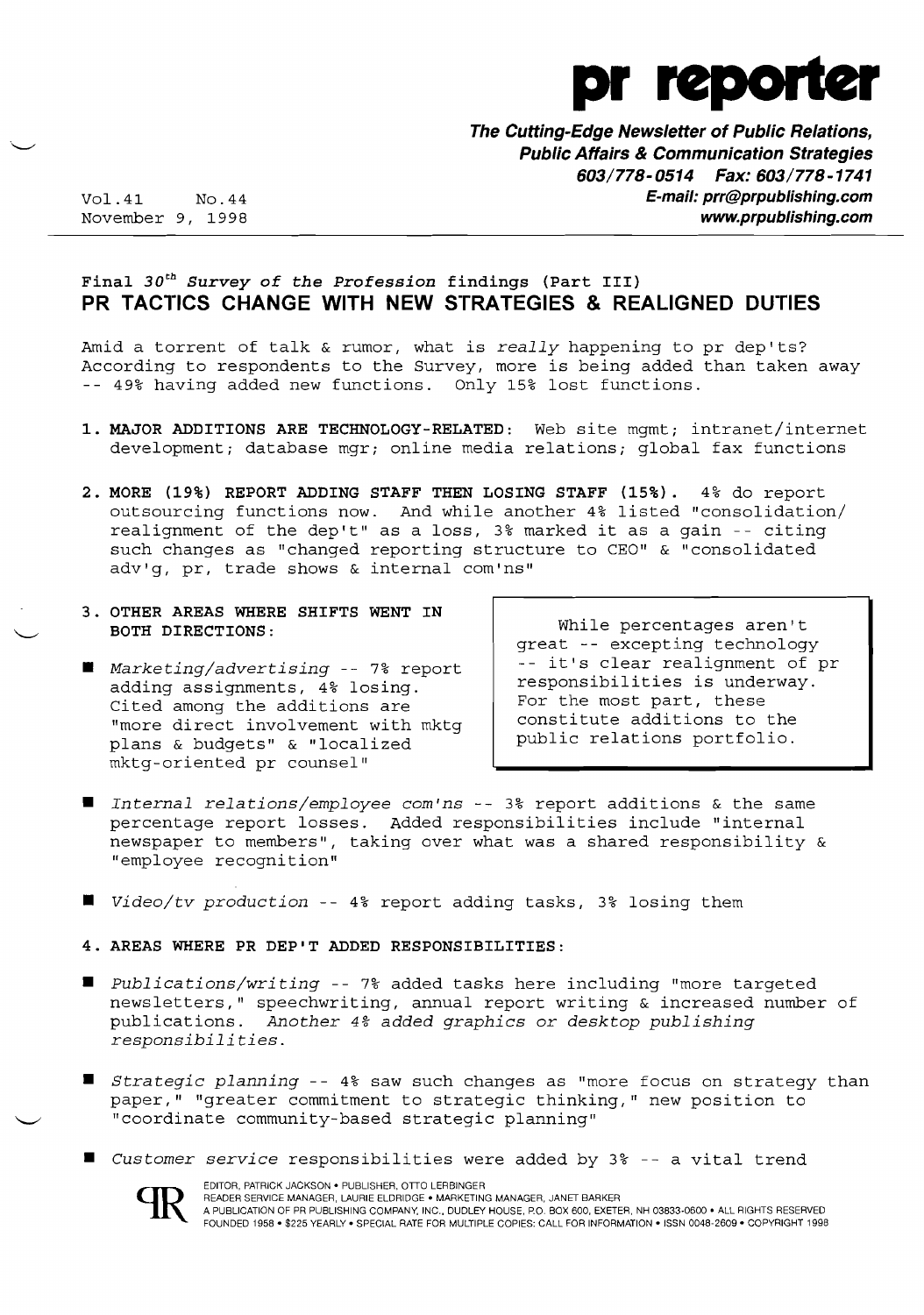$\blacksquare$  Research -- 3% cite adding such assignments as vertical market research, ethnic research & "in-house research rather than outsourcing"

## **SITUATIONAL MEDIA USAGE REPLACING NEWS RELEASE BOMBARDMENT**

What comes across clearly is that practitioners no longer feel duty-bound to send announcements to all media -- or to use media at all (especially *today's* media). A situational approach is used by nearly all respondents .

#### $-$  TABLE 1: MEDIA TACTICS USED TODAY  $-$

Surgically choose media we want to reach 69% Go around media, direct to stakeholders, as much as possible 30 Send releases to all media hoping for as much publicity as possible 23 *Total does* not *equal 100% due* to *multiple responses* 

Even among the 23% for whom mass releases are the top choice, 37% of them also use surgical techniques & 24% sometimes go around the media. But those using surgical or go-around tactics seldom send mass releases -- only 13% & 19% respectively.

- Surgical selection is "the only way we do it for clients -- and we produce!" says the CEO of a pr firm specializing in mktg & strategic planning
- "Depends on client," reports an ad agency mpr
- "Depends greatly on the message," notes an NPO dpr
- "Do some of all 3" says a local gov't dpr who usually sends news releases
- "Especially analysts & fund managers," comments a qo-around pr firm CEO
- Those going around the media often report using letters  $\boldsymbol{\epsilon}$  phone
- "There's far more to 'placements' then thru press releases, which by definition are aimed broadly," comments a pr firm head
- "Any can be useful depending on many variables: media environment, message, client's sophistication, urgency of situation," notes pr firm svp
- "Whichever seems most appropriate," explains a school dpr
- "We should (go around the media) but CEO wants big numbers & major media -- doesn't understand impact values," says a trade ass'n mpr
- An environmental engineering firm dpr notes it must send releases to all "due to openness policy, " but he actually goes around the media "when info delivery a must"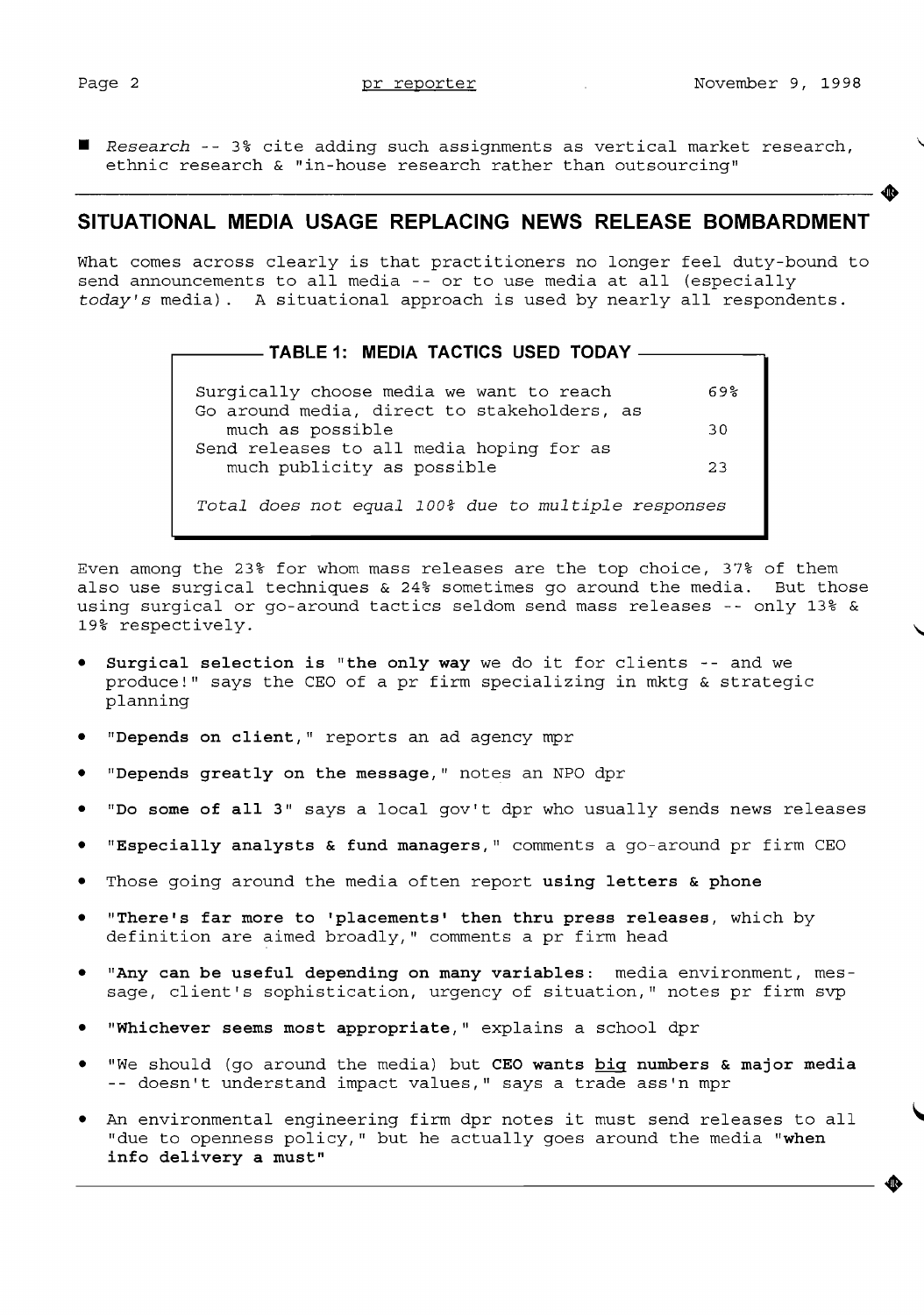### **IMPROVING MEETINGS REMAINS AN AREA OF OPPORTUNITY**

**Preparing an agenda in advance & then following it** is the most mentioned action to ensure productive meetings, noted by 39% of respondents. For example:

- **• "Precise agendas focused on action items,"** advises exec vp of ind'l co
- "All meetings have a tight agenda & decision points," notes a pr firm CEO

**ON THE FLIP SIDE,** 13% are doing nothing about their meeting problems & continue to be frustrated about them. Some of their comments:

- "We have monthly 1-on-1 meetings to discuss activities & plans but these **meetings are ineffective & a waste of time"** (sr ae, pr unit of ad agency)
- • "Nothing, sadly; **it's the same people talking to each other"** (dpr, univ)
- "We're NOT doing anything to make them better; internal meetings have no focus" (vp, trade or prof'l ass'n)
- "None -- still unproductive" (supvr/mgr of unit, federal gov't)
- **• "Nothing, absolutely nothing.** But I wish we were" (vp, trade ass'n)

#### **TABLE 2: ACTIONS TAKEN TO ENSURE PRODUCTIVE MEETINGS**

| Prepare & follow agenda                                                                                                                                                                                  | 39 <sup>8</sup>                                                                            |
|----------------------------------------------------------------------------------------------------------------------------------------------------------------------------------------------------------|--------------------------------------------------------------------------------------------|
| Set time limits/stick to schedule                                                                                                                                                                        | 29                                                                                         |
| Meet only when necessary/limit number of meetings                                                                                                                                                        | 19                                                                                         |
| Doing nothing to improve                                                                                                                                                                                 | 13                                                                                         |
| Identify qoals/objectives of meeting                                                                                                                                                                     | 10                                                                                         |
| Use e-mail                                                                                                                                                                                               | 8                                                                                          |
| Use teleconference/conference calls                                                                                                                                                                      | 5                                                                                          |
| Use facilitator/leader/recorder                                                                                                                                                                          | 5                                                                                          |
| List follow-up/action items                                                                                                                                                                              | 5                                                                                          |
| Limit involvement to only relevant people                                                                                                                                                                | 5                                                                                          |
| Training/TQM                                                                                                                                                                                             | 4                                                                                          |
| Don't have or attend meetings                                                                                                                                                                            | 3                                                                                          |
| Evaluate after the meeting                                                                                                                                                                               | 3                                                                                          |
| Limit committee work/done elsewhere                                                                                                                                                                      | $\overline{2}$                                                                             |
| Have stand-up meetings<br>Cut short irrelevant discussion<br>Delegate<br>Require quick decisions<br>Leave if not productive<br>Not a problem here<br>Total does not equal 100% due to multiple responses | $\mathbf{1}$<br>$\mathbf{1}$<br>$\mathbf 1$<br>$\mathbf 1$<br>$\mathbf{1}$<br>$\mathbf{1}$ |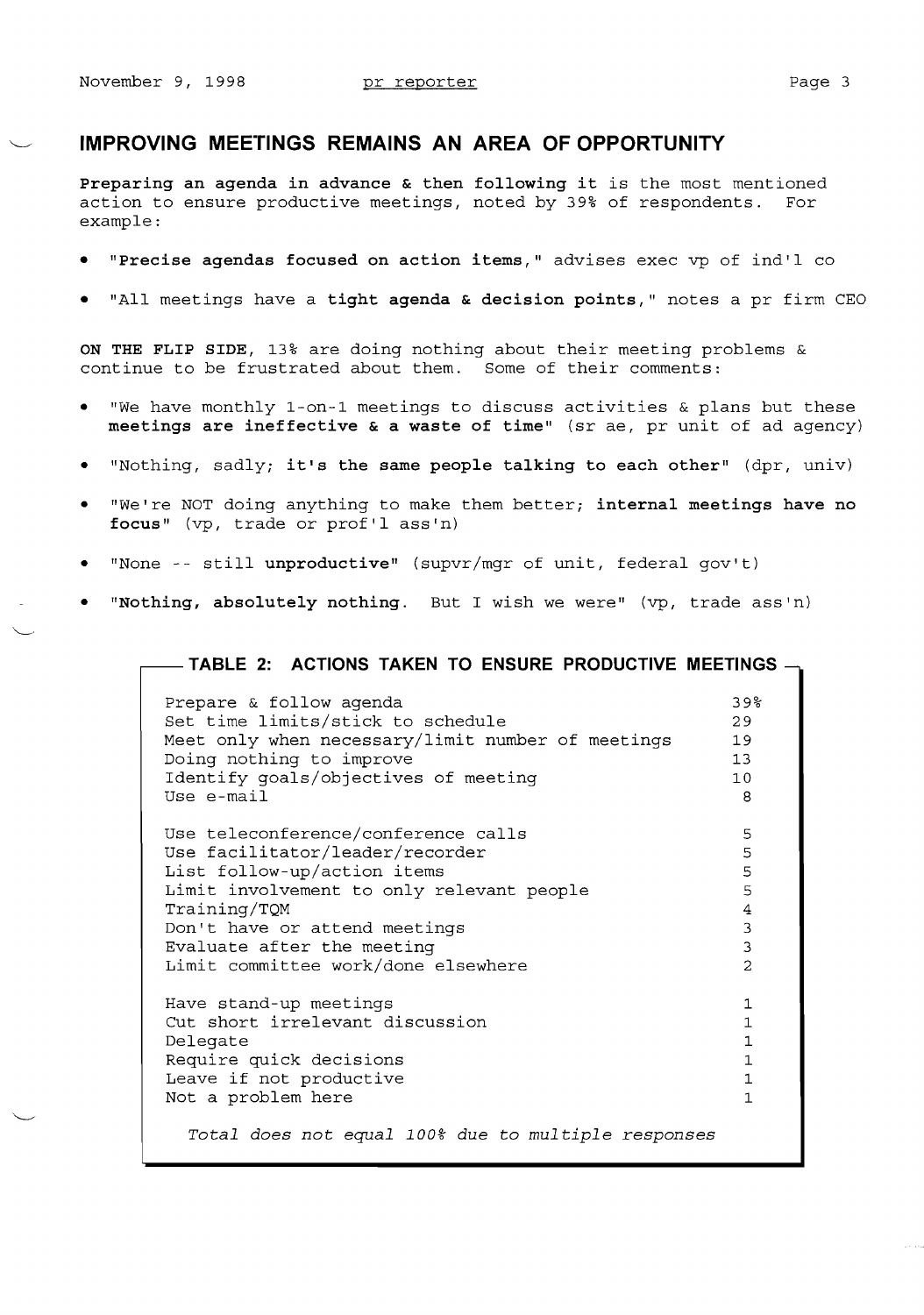◍

#### **SOME MEETING IMPROVEMENT TACTICS YOU MAY WANT TO TRY**

- **1. "Meetings planned for end of work day** to ensure brevity" (sr counsel, pr firm)
- **2.** "As an organization we're doing nothing. Some managers, including me, are setting tight agendas, time limits & enforcing them. We **use a 5 minute egg timer to keep talkers under control** (really!)" (dir, electronic media)
- **3. "Agree on time to adjourn** at beginning of meeting" (dep't head, univ)
- **4. "Nothing can be discussed that is not put on the agenda** ahead of time" (head of dep't, trade/prof'l ass'n)
- **5. "Conference calls** in place of meetings to save time & client money" (head of dep't, pr firm)
- **6.** "The amount of **meeting time is tracked & distributed** so we all know what percentage of time is spent at meetings" (head of dep't, local gov't)
- **7. "1 hour limit** on all meetings. At the 1-hour point, meeting breaks up even if we are not all the way thru the agenda" (dir/head of dep't, hospital)
- **8.** "Use of **'meet-me' phone conferences & e-mail communication** that's agenda-driven" (supvr/mgr of unit, state gov't)
- **9. "Use meetings to solve problems,** decide actions, not share what we're doing" (dir/head of dep't, hospital)
- **10.** "All meetings include **delegated action items** with responsibility" (ass't vp, higher education)
- **11. "We stand up around the table** thruout the meeting. The quicker the meeting, the quicker we can return to our desks to sit down" (sr pr counsel, ad agency)

| $\overline{ }$ TACTICS USED FOR OUTREACH / CONTRIBUTIONS PROGRAMS: TABLE 3 $\overline{ }$ |     |
|-------------------------------------------------------------------------------------------|-----|
| Conduct workplace giving campaigns<br>Giving done strategically (based on                 | 52% |
| organizational goals & objectives)                                                        | 43  |
| Conduct organized employee volunteer prgms                                                | 39  |
| Employee committee helps plan & manage prgms                                              | 30  |
| Evaluate impact on business goals<br>Always (29%) often (34%) sometimes (37%)             | 24  |
| Offer matching gift program                                                               | 20  |
| Use employee surveys to define campaigns                                                  | 9   |
| None                                                                                      | 5   |
| NR.                                                                                       | 15  |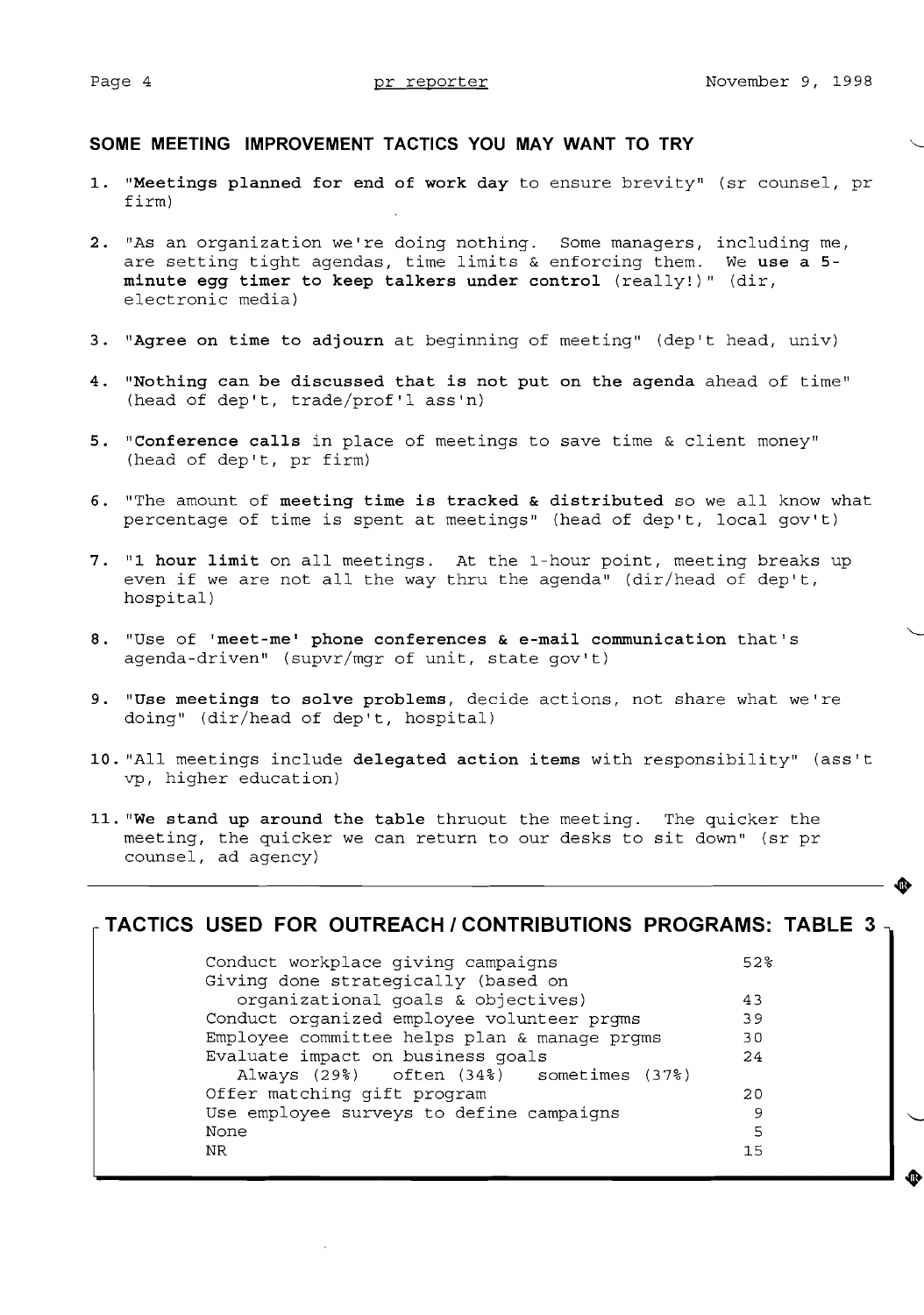## **RISING NUMBERS USE READER-FRIENDLY TECHNIQUES**

The almost unbelievable overcommunication (& underinterpretation of the info) is having an effect on com'ns products -- especially print, e-mail & Web sites. Long paragraphs -- or any paragraphic matter, almost -- seems to invite today's readers to skip on to something else. The technique best known to date for breaking thru this clutter is information mapping.

Survey respondents are in 3 camps on the subject at the moment:

- **1. SOME RESPONDENTS ARE NOT FAMILIAR with the term "information mapping" (only jargon anyway) but do use the process:** 
	- "We've used this concept in Web sites & in publications, but didn't realize it had this name.

# **TABLE 4: FAMILIARITY WITH & USE OF INFORMATION MAPPING**

Familiar with information mapping 45% Heard of it, don't really know about it 28 Heald Of It, don't feally know about It 26<br>Not familiar with it 25 NR  $\sim$  2

Use it in my communications  $41$ <br>Do not use it  $37$ Do not use it 37<br>NR 32 NR  $\sim$  22

We just know that **readers don't want all that extraneous eye candy & unbroken text"** (independent pr consultant)

- "Use this approach on our Web site ... another name for good design **content"** (supvr/mgr of unit, industrial company)
- • "Sounds like another pr buzzword for **common-sense communications"**  (supvr/mgr unit, local gov't)

#### **2. SOME ARE NOT SURE IT'S THE BEST APPROACH & OFFER THESE REASONS:**

- • "Approach **doesn't allow for analysis"** (mgr of unit, prof'l ass'n)
- • Some audiences require less info mapping than others. It's imperative to provide what audiences need. Too often, **critical info/explanations are lost** in the attempt to info map" (vp/sr counsel, pr firm)
- "This theory focuses too much on info & not enough on total effect. **Neglects emotional impact.** We use in modified form" (vp, ins. co)

#### **3. THOSE WHO VALUE THE APPROACH EXPLAIN WHY:**

- "Don't use it enough! Mapping is a skill -- I'm working on it" (dir/head of dep't, school)
- We try. Some clients think we're being stingy with their story (the greatest story on earth, of course)" (sr/exec vp, pr firm)